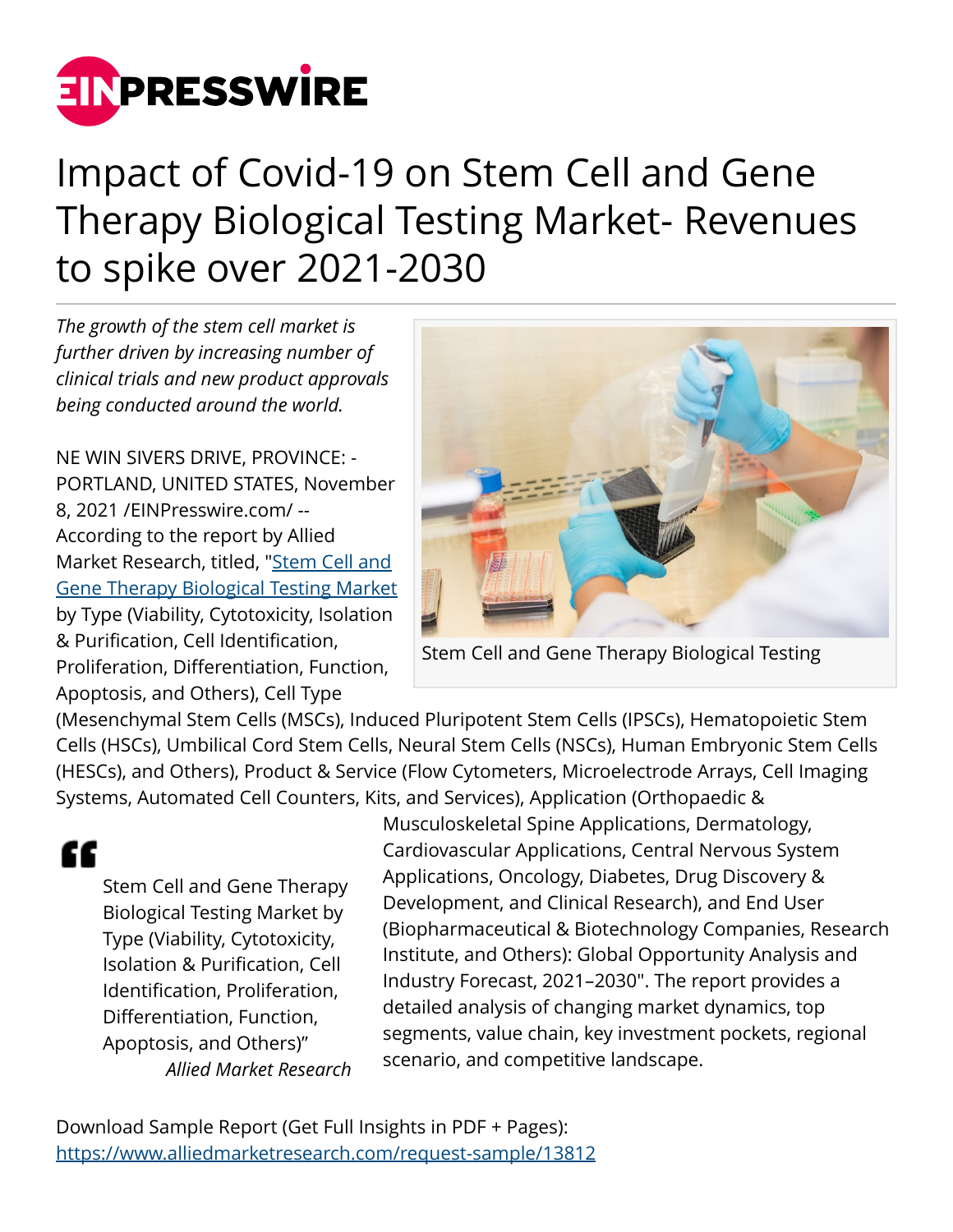Both stem and gene therapies are overlapping and mutually inclusive fields of biomedical engineering aimed at establishing the cause of genetic disorders in an individual and find techniques to cure the disease. At times, both the therapies are combined to treat diseases such as ADA-SCID. Stem cells are able to transform into many different forms of cells in the body. Their major application lies in the repair and compensation of wasted cells. The two major types of stem cells based on the source of origination are embryonic stem cells derived from inner mass of blastocyst, which is human embryo stage reached 5 days post fertilization and adult stem cells These cells are used to treat diseases such as acute leukemia, chronic lymphocytic leukemia, aplastic anemia, and osteopetrosis.

Comprehensive competitive analysis and profiles of major market players, such as

Thermo Fisher Scientific, Merck, GE Healthcare, Bio-Rad Laboratories, Promega Corporation, Anterogen Co. Ltd, Mesoblast Ltd, Osiris Therapeutics Inc, AlloSource, Cellular Engineering Technologies, Smith & Nephew, Pharmicell Ltd.

## COVID-19 Impact Analysis

At the early phase of COVID-19 pandemic, specific diagnostic tests were not available to detect the disease. Alternative diagnostic tests were used initially but were not much effective. This unavailability of specific COVID-19 diagnostic tests presented lucrative opportunities for diagnostic manufacturers to introduce their COVID-19 diagnostic kits. Many leading players as well as some start-ups from various countries utilized this opportunity and introduced COVID-19 diagnostics kits into local as well as global market. These players achieved edge over other diagnostics players capitalizing the opportunity from demand for COVID-19 diagnostic tests, which, in turn, helps them in maintaining their revenues in such a crisis.

Detailed COVID-19 Impact Analysis on Market: [https://www.alliedmarketresearch.com/request](https://www.alliedmarketresearch.com/request-for-customization/13812?reqfor=covid)[for-customization/13812?reqfor=covid](https://www.alliedmarketresearch.com/request-for-customization/13812?reqfor=covid)

## Key Benefits of the Report

This study presents the analytical depiction of the stem cell and gene therapy biological testing industry along with the current trends and future estimations to determine the imminent investment pockets.

The report presents information related to key drivers, restraints, and opportunities along with a detailed analysis of the stem cell and gene therapy biological testing market share.

The current market is quantitatively analyzed from 2020 to 2030 to highlight the stem cell and gene therapy biological testing market growth scenario.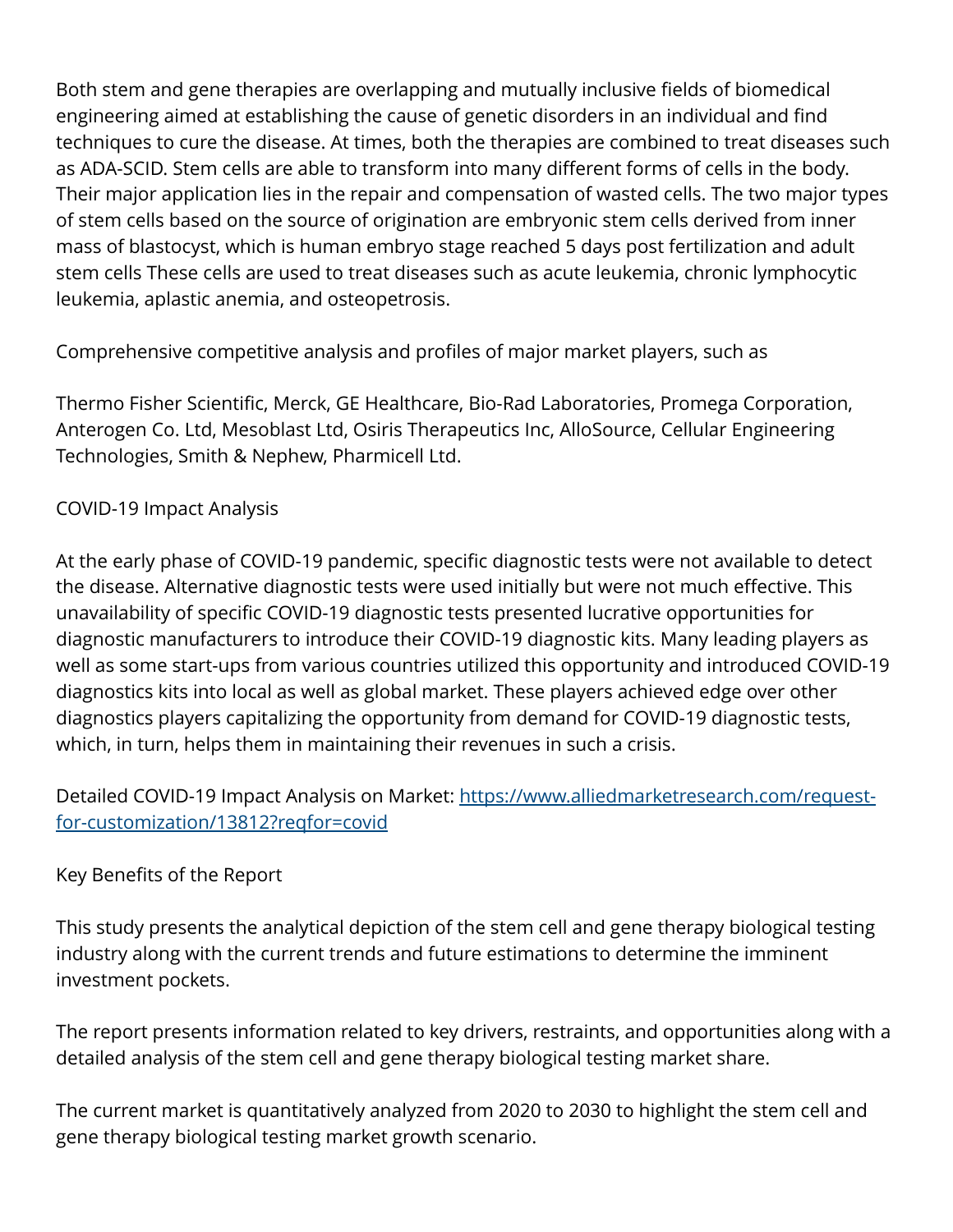Porter's five forces analysis illustrates the potency of buyers & suppliers in the stem cell and gene therapy biological testing market.

Questions Answered in the Stem Cell and Gene Therapy Biological Testing Report

Which are the leading players active in the stem cell and gene therapy biological testing market?

How is each segment of the market expected to grow during the forecast period? What are the adoption trends for the stem cell and gene therapy biological testing market in emerging economies and established economies across the world?

What are the current trends that will influence the market in the next few years?

What are the driving factors, restraints, and opportunities of the stem cell and gene therapy biological testing market?

What future projections would help in taking further strategic steps?

What are the impacts of COVID-19 in the industry?

What are stem cell and gene therapy biological testing?

Interested in Procuring this Report? Visit Here: [https://www.alliedmarketresearch.com/purchase](https://www.alliedmarketresearch.com/purchase-enquiry/13812)[enquiry/13812](https://www.alliedmarketresearch.com/purchase-enquiry/13812)

Avenue Basic Plan | Library Access | 1 Year Subscription |

Sign up for Avenue subscription to access more than 12,000+ company profiles and 2,000+ niche industry market research reports at \$699 per month, per seat. For a year, the client needs to purchase minimum 2 seat plan.

Request for 14 days free trial:<https://www.alliedmarketresearch.com/avenue/trial/starter>

"We have also published few syndicated market studies in the similar area that might be of your interest. Below are the report title for your reference, considering Impact of Covid-19 Over This Market which will help you to assess aftereffects of pandemic on short-term and long-term growth trends of this market."

Trending Upcoming Reports in Healthcare Industry (Book Now with 10% Discount):

[Dementia Drugs Market – Opportunity & Industry Forecast, 2030](https://www.alliedmarketresearch.com/dementia-drugs-market-A12014) [Botulinum Toxin Market – Opportunity & Industry Forecast, 2030](https://www.alliedmarketresearch.com/botulinum-toxin-market-A11935)

About Us

Allied Market Research (AMR) is a full-service market research and business-consulting wing of Allied Analytics LLP based in Portland, Oregon. Allied Market Research provides global enterprises as well as medium and small businesses with unmatched quality of "Market